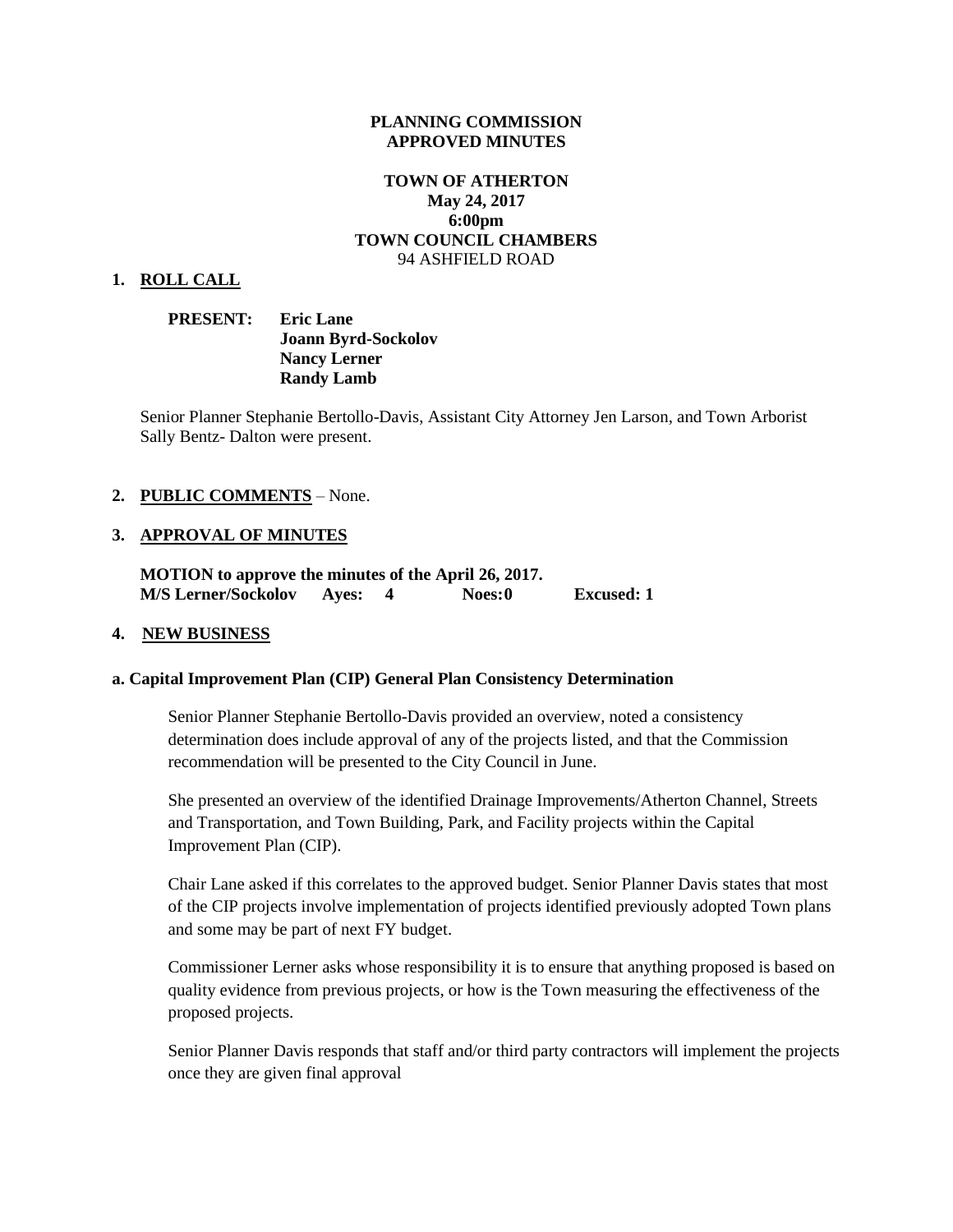**MOTION to find that the Capital Improvement Program for fiscal year 2017-2018 through fiscal year 2021-2022 and the projects included in that program are consistent with the Atherton General Plan for the reasons included within the Staff report.**

**M/S Lerner/Sockolov Ayes: 4 Noes: 0 Excused: 1**

**b. Heritage Tree Removal Permit– 2 Barry Lane (APN 070-191-030) – Request for a Heritage Tree Removal Permit to allow the removal of one tree.**

Assistant Planner Dori Ganetsos presented the staff report.

Town Arborist Bentz- Dalton noted that she visited the site and the tree is healthy, but it is only two feet from the house.

Commissioner Byrd-Sockolov asked why significant pruning is less desirable than removing the tree.

Town Arborist Bentz- Dalton explained that best current best practices are to only prune 25% of the tree in one year. She stated that the applicant would need to prune more than 25% which could create decaying and instability in the tree.

## OPEN PUBLIC COMMENT

Mr. Eltouky, applicant, states that he wanted to protect as many trees as possible but expressed concern that large branches could fall and notes that the dangers associated with the tree outweigh the benefits. He stated he hoped that the replanting proposal will increase the character that Atherton would like to preserve.

# CLOSE PUBLIC COMMENT

The Commission discussed various instances of trees falling on or near homes.

Chair Lane clarified that the Commission today would not approve a home in such close proximity to a tree.

Town Arborist Bentz-Dalton explained that the applicant proposed their own replanting strategy which exceeded the Town's requirements.

Chair Lane advised the applicants to consider the location of utilities when planting future tress.

**MOTION to find that the removal of one Heritage Valley Oak tree at 2 Barry Lane would not be contrary to the purposes and intent of the General Plan for the reasons outlined in the staff report and that the commission approve the tree removal.** 

**M/S Lerner/Sockolov Ayes: 4 Noes: 0 Excused: 1**

**c. 150 Valparaiso Avenue (APN 070-390-010), Sacred Heart Schools – Request for a Conditional Use Permit to allow the temporary placement of seven (7) portable classrooms**

Senior Planner Davis presented the staff report.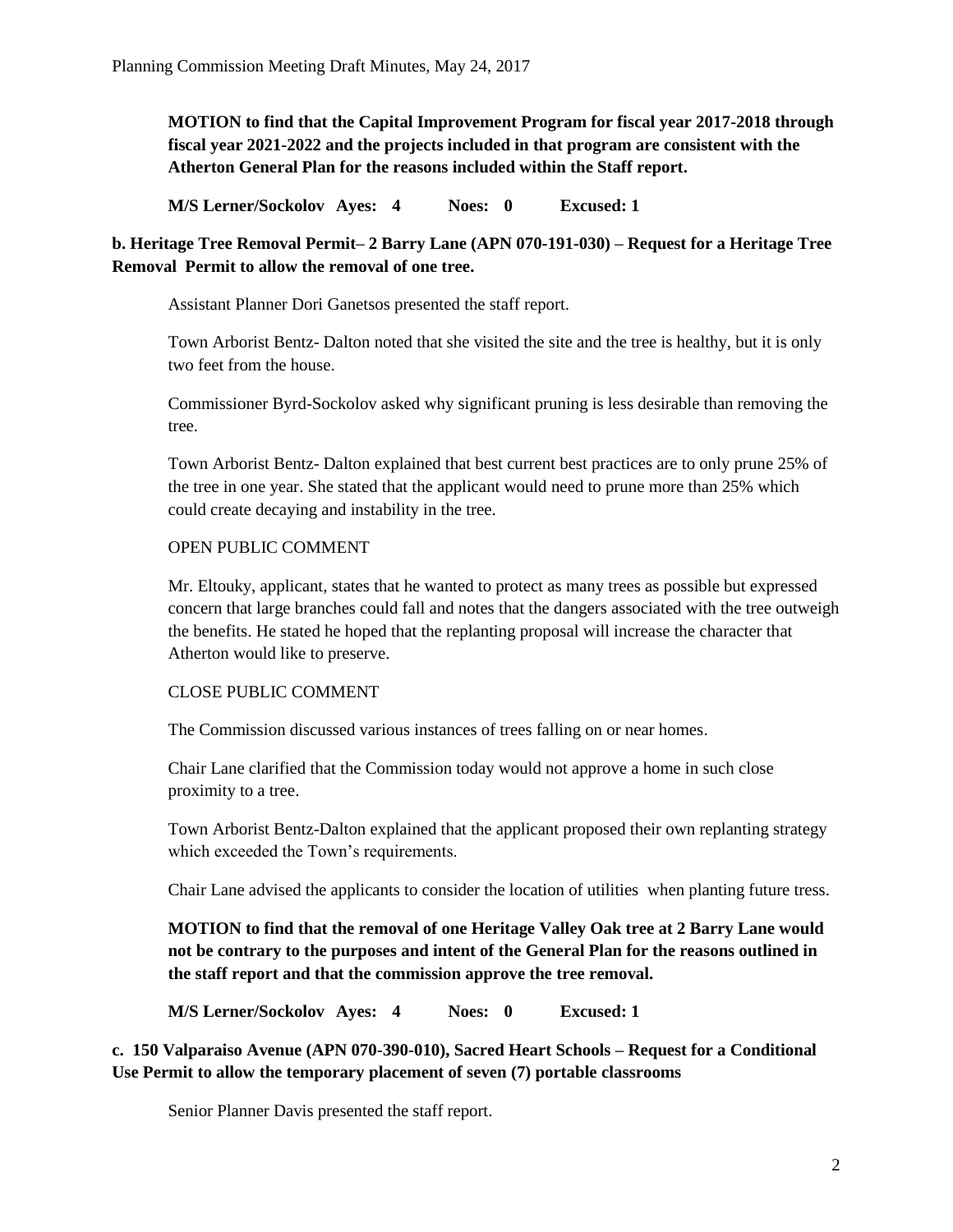Commissioner Byrd-Sockolov asked if the use of the portables starts when construction begins or when the application is approved. She notes that students being moved into portables earlier than necessary could be a less favorable condition for a longer period of time.

Senior Planner Davis explained that the Conditional Use Permit allows the portables to be used as academic and office uses during the gym seismic upgrade and could not be installed under building permit issued.

Chair Lane asked why upgrades to the gym would displace students from classrooms.

Senior Planner Davis explained that some space in the gym building is currently used for classroom purposes.

## OPEN PUBLIC COMMENT

The applicant, Mike Dwyer, mentioned that the school had an evaluation of seismic stability and found the gym deficient. He clarified the upgrades are not to accommodate more students, but to accommodate present and future needs.

Commissioner Byrd-Sockolov asked what the safety features of the portables are.

Mr. Dwyer, applicant, responded that fire sprinklers are not required. He noted that the usage of heat and smoke detectors would complu with the California Building Code. He stated that the school will meet with the Planning and Building Departments to discuss required safety codes.

Commissioner Byrd-Sockolov asked if emergency vehicles will be able to access the portables.

Mr. Dwyer, applicant, noted that the location was selected because it was accessible to emergency vehicles. He also mentioned that the school has met with the Fire Department twice to review placement.

# PUBLIC COMMENT CLOSED

The Commission expressed appreciation of the applicants' concern for student safety and detailed application.

**MOTION to approve the Conditional Use Permit for Sacred Heart Schools' proposed location of seven temporary portable buildings on the Morey practice field to accommodate classroom and office functions dislocated during the McGanney Gym seismic retrofit and TI project, with the conditions stated in the draft Conditional Use Permit Certificate.** 

**M/S Lerner/Sockolov Ayes: 4 Noes: 0 Excused: 1**

### **6. COMMISSIONERS' REPORT**

Commissioner Lamb asks if Council took action on revisions related to Special Structures Permit process for requests to increase the vertical sidewall heights for main buildings.

Senior Planner Davis confirms they did.

Commissioner Lamb asks if Paul Tonelli will be returning to the Planning Commission.